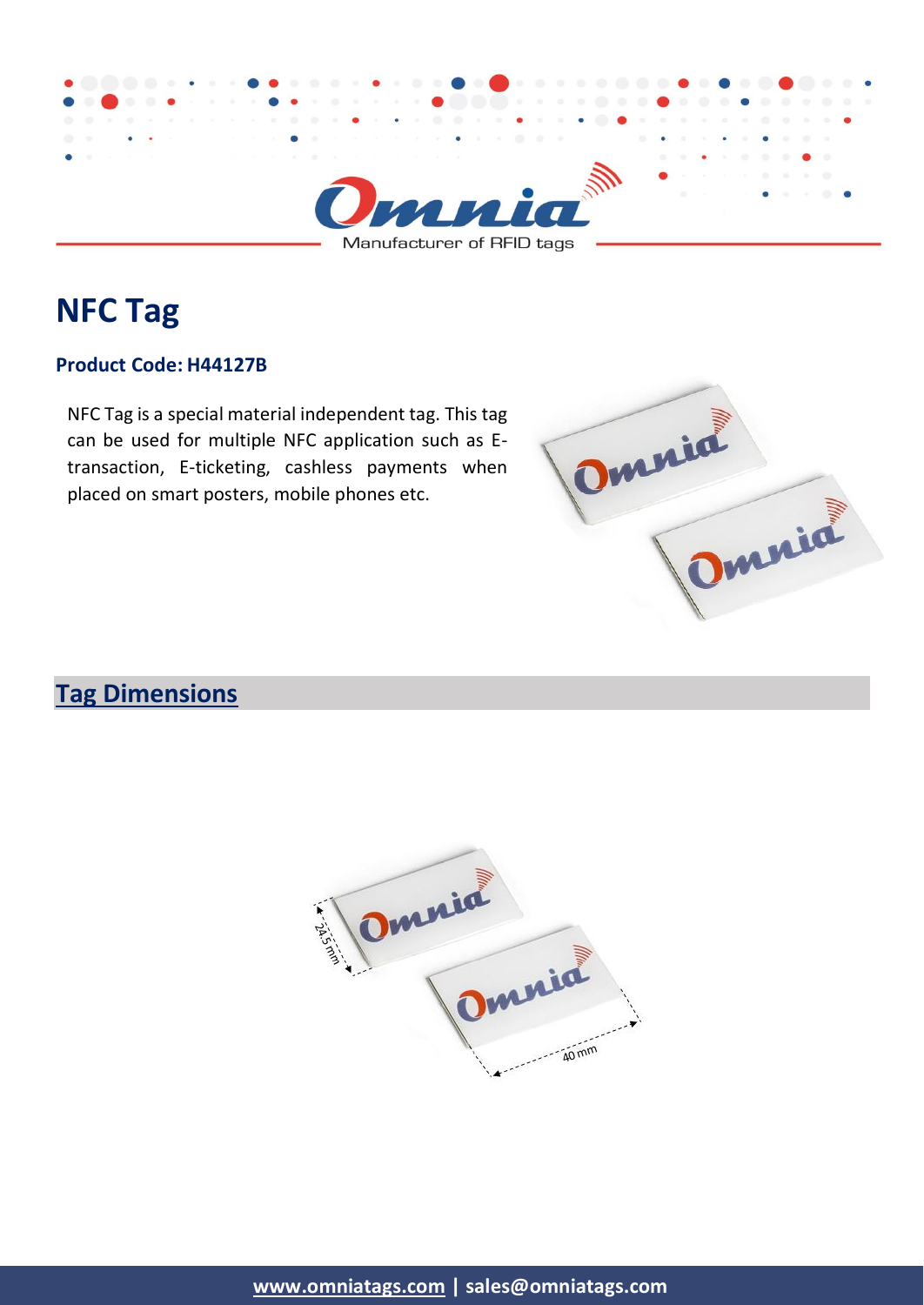| <b>Electrical Specifications</b>                           |                                                                 |  |  |
|------------------------------------------------------------|-----------------------------------------------------------------|--|--|
| Air Interface Protocol                                     | ISO / IEC 14443 Type A, fully comply to NFC Forum type 2        |  |  |
| <b>Operational Frequency</b>                               | 13.56 MHz                                                       |  |  |
|                                                            |                                                                 |  |  |
| Chip**                                                     | <b>NXP NTAG213</b>                                              |  |  |
|                                                            | 144 bytes freely available for user read/write area in 36 pages |  |  |
|                                                            | Data transfer of 106 Kbit/sec                                   |  |  |
| Read range*                                                | Up to 20mm ON and OFF metal with NFC enabled mobile phone       |  |  |
| Operating temperature                                      | $-25^{\circ}$ C to $+55^{\circ}$ C                              |  |  |
| Storage temperature                                        | -25 $^{\circ}$ C to +55 $^{\circ}$ C                            |  |  |
| Ingress protection                                         | <b>IP60</b>                                                     |  |  |
| Attachment***                                              | Self-Adhesive                                                   |  |  |
| Applicable surface                                         | Mobile Phones, Metal, Plastic                                   |  |  |
| <b>Physical and Mechanical Specification</b>               |                                                                 |  |  |
| Dimension                                                  | 40 x 24.5 x 2.2 mm                                              |  |  |
|                                                            |                                                                 |  |  |
| Weight                                                     | 4g                                                              |  |  |
| Colour**                                                   | Colour logo printed on white label                              |  |  |
| Encasement                                                 | Dome                                                            |  |  |
| <b>Quality Assurance</b>                                   | 100% reader tested                                              |  |  |
| <b>Chemical Resistance</b>                                 |                                                                 |  |  |
| Resistant to continuous exposure to salt water for 2 hours |                                                                 |  |  |
| Resistant to continuous exposure to motor oil for 2 hours  |                                                                 |  |  |
| Additionally, abrasion resistant against HCL and IPA       |                                                                 |  |  |